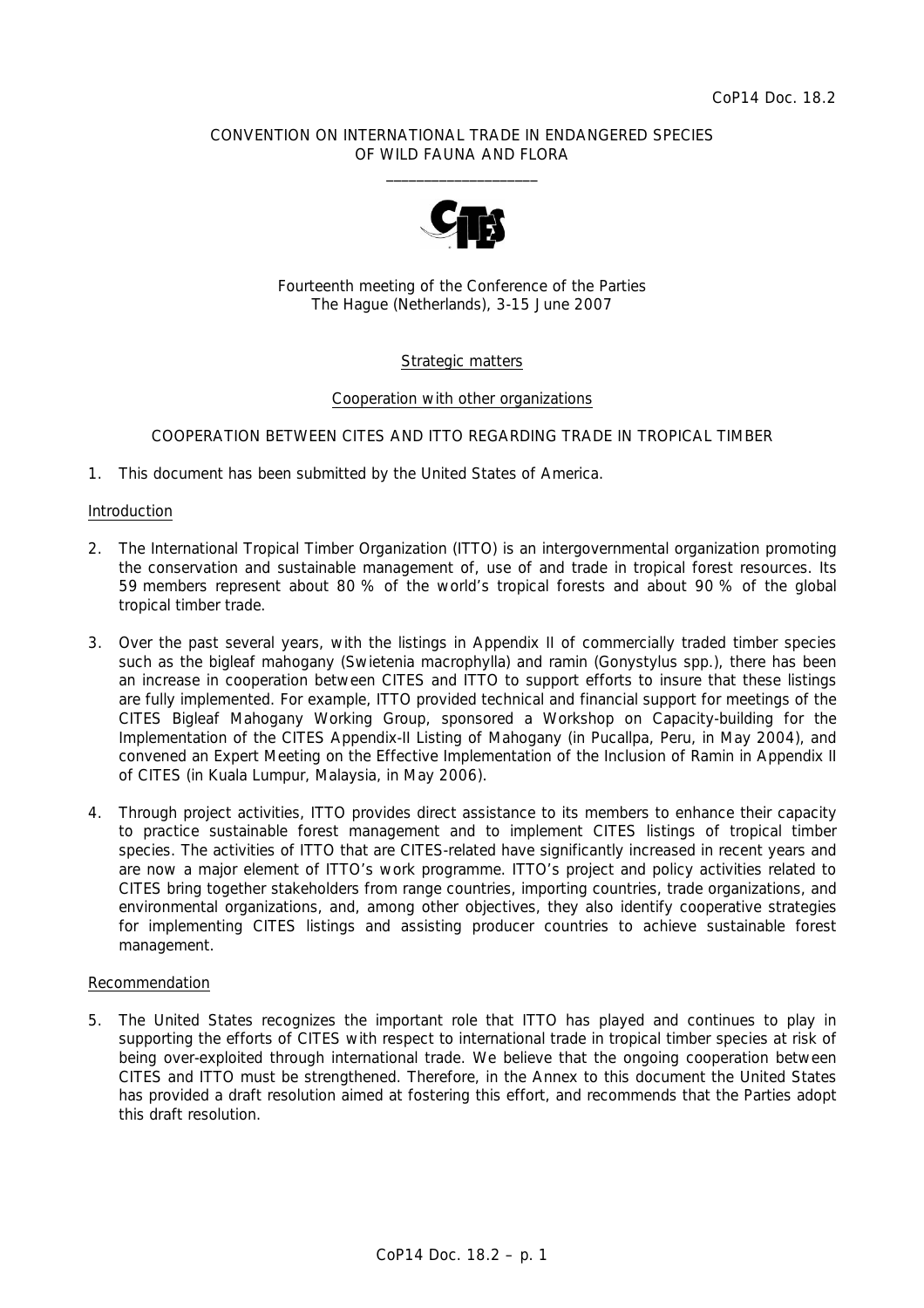# COMMENTS FROM THE SECRETARIAT

- A. The Secretariat welcomes the initiative of the United States to strengthen the collaboration between the CITES and ITTO Secretariats.
- B. In view of the increasing collaboration between the CITES and ITTO Secretariats, the Secretariat suggests to work on a Memorandum of Understanding (MoU) through the adoption of the following draft decision:

# *Directed to the Secretariat*

 14.XX On the basis of the recognition by the Conference of the Parties of the primary role of ITTO and regional forestry management organizations in forestry management and the role of CITES in regulating international trade, the Secretariat shall work with the ITTO Secretariat on the drafting of a Memorandum of Understanding (MoU) between CITES and ITTO, to establish a framework for cooperation.

The following terms of reference should guide the Secretariat in carrying out this work:

- a) elaborate provisions regarding future ITTO involvement in the scientific assessment of amendment proposals pertaining to tropical timber species;
- b) cooperate with respect to capacity building in timber producing countries, in particular efforts centred on the non-detrimental nature of exports and forestry law enforcement activities of mutual interest;
- c) append to the MoU annexes consisting of workplan listing issues of common interest to both organizations; and
- d) report on work completed under the MoU at each meeting of the Conference of the Parties to CITES and session of the ITTO Council.
- C. The Secretariat is of the opinion that a MoU would be a more robust call for cooperation than a resolution since it would represent an agreement between the two organizations.
- D. Currently there are four Resolutions that call for cooperation with other organizations [Conf. 10.4 on Cooperation and synergy with the Convention of Biological Diversity, Conf. 11.4 (Rev. CoP12) on Conservation of cetaceans, trade in cetacean specimens and the relationship with the International Whaling Commission, Conf. 12.4 on Cooperation between CITES and the Commission for the Conservation of Antarctic Marine Living Resources regarding trade in toothfish, and Conf. 13.3 on Cooperation and synergy with the Convention on the Conservation of Migratory Species of Wild Animals (CMS)]. There are a number of MoUs (with CBD, CMS and FAO) that also establish a formal cooperation with other organizations and, there are two cases (CBD and CMS) where both Resolutions and MoU have been adopted with the same purpose of 'call for cooperation'.
- E. The Secretariat would like to propose a harmonization of these 'calls for cooperation' and it would like to hear from Parties whether they would support a standard approach in the future when establishing relationships with other MEAs, IGOs and other partners.
- F. Alternatives for a way forward could be to:
	- a) merge all current Resolutions that call for cooperation with other conventions or organizations into a single resolution with the same purpose, mentioning all of the bodies concerned, and to make any necessary update at every meeting of the Conference of the Parties; or
	- b) adopt a new resolution indicating all of the conventions or organizations with which the CITES Secretariat should develop a cooperative relationship from CoP14 onwards;

 If a resolution such as that mentioned in paragraph a) or b) above were adopted, it could give the Secretariat a mandate to develop MoUs with other conventions, intergovernmental organizations or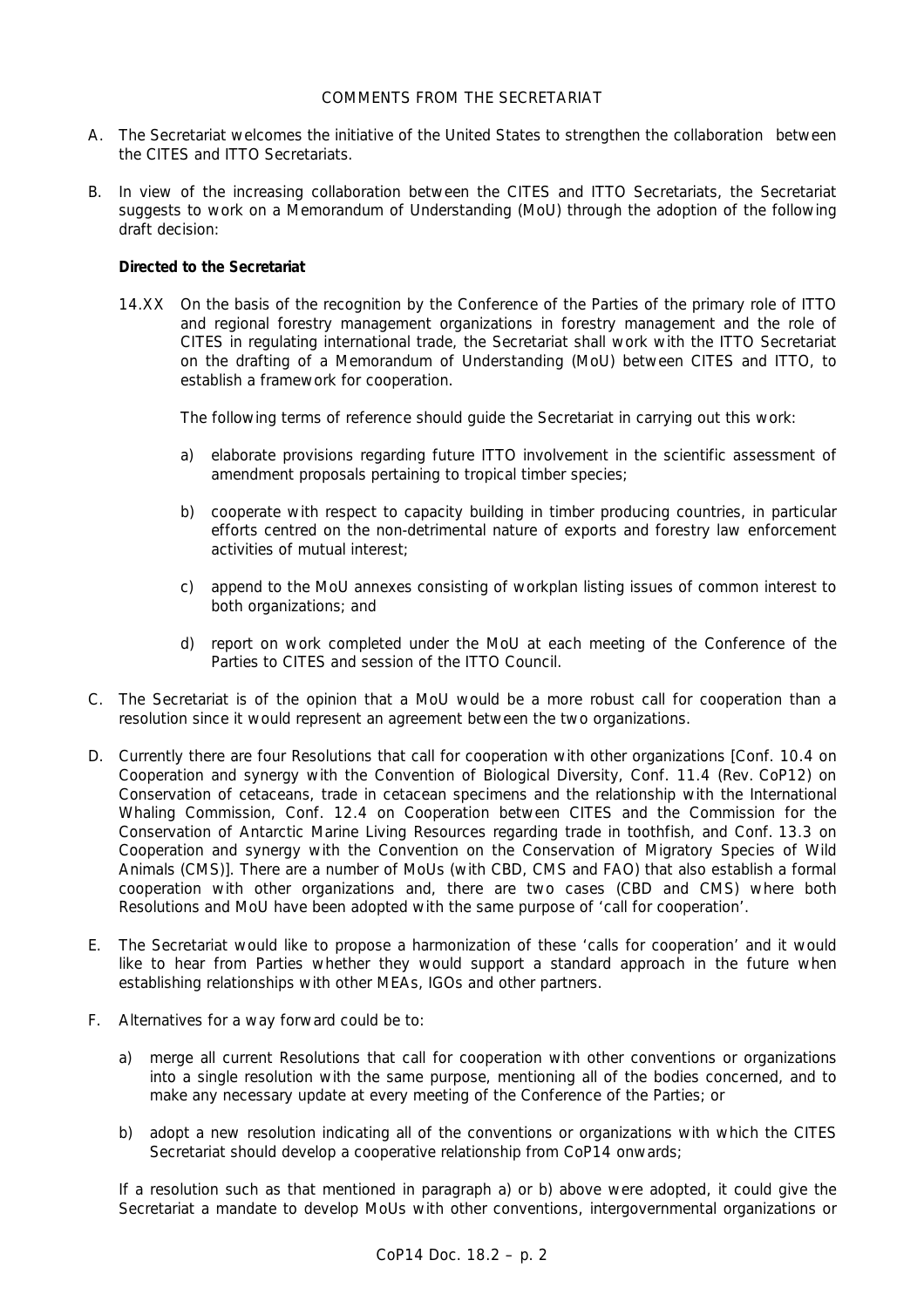other partners, and instruct it to consult the Standing Committee in specific cases as considered appropriate.

G. Finally, the Secretariat finds that the paragraph starting with 'URGES' in the proposed resolution is redundant with Resolution Conf. 10.13 (Rev. CoP13) on Implementation of the Convention for timber species, which already calls Parties to consult with at least four different organizations from a list of 14 that includes ITTO. If the Parties adopt the proposed resolution, the Secretariat recommends deleting this 'URGES'.